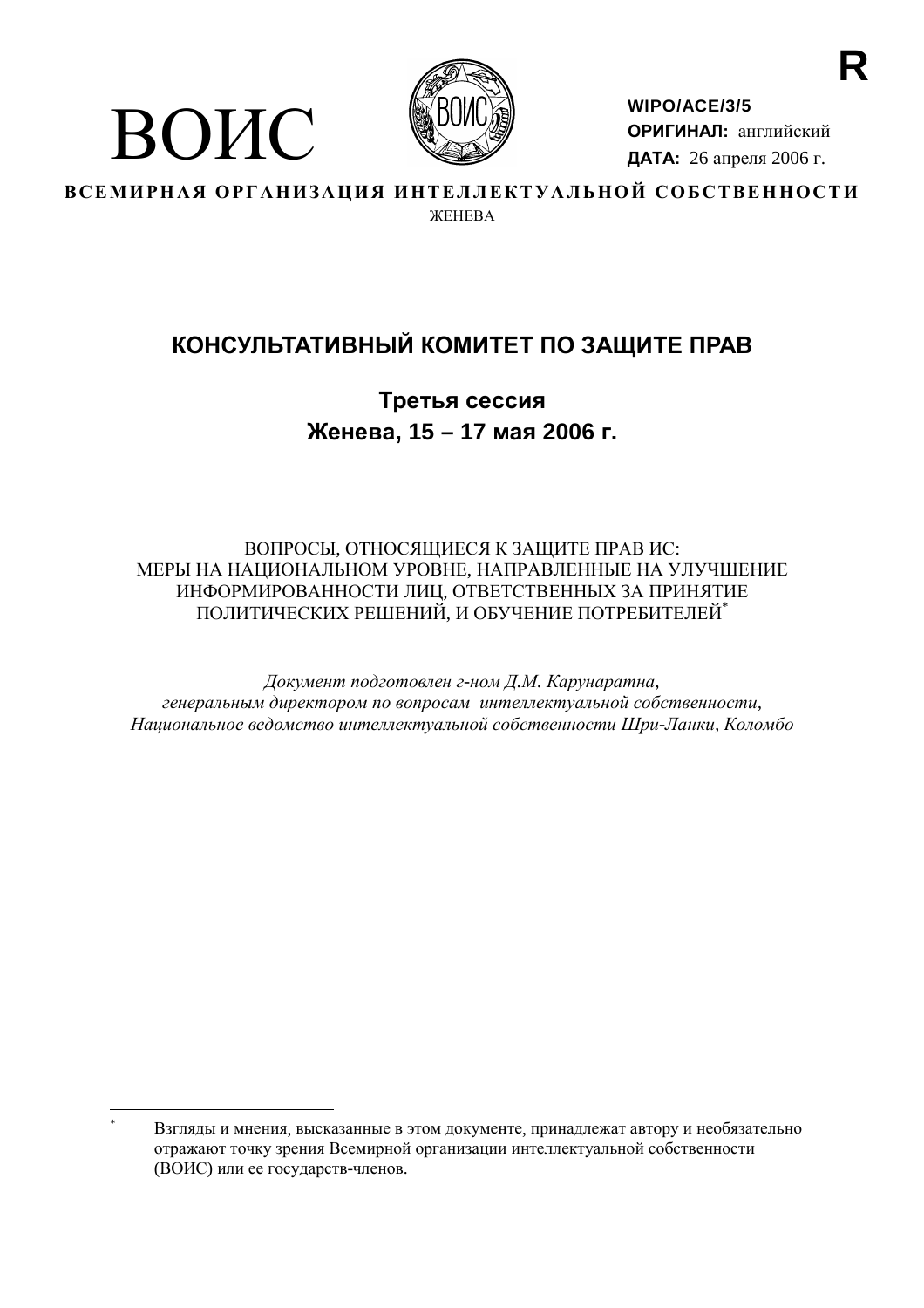# ВОПРОСЫ, ОТНОСЯЩИЕСЯ К ЗАЩИТЕ ПРАВ ИС: МЕРЫ НА НАЦИОНАЛЬНОМ УРОВНЕ. НАПРАВЛЕННЫЕ НА УЛУЧШЕНИЕ ИНФОРМИРОВАННОСТИ ЛИЦ, ОТВЕТСТВЕННЫХ ЗА ПРИНЯТИЕ ПОЛИТИЧЕСКИХ РЕШЕНИЙ, И ОБУЧЕНИЕ ПОТРЕБИТЕЛЕЙ

Эффективная защита прав ИС имеет исключительную важность и уместность для любой страны, независимо от уровня ее экономического развития. 'Меры по защите' не только повышают уровень охраны действующих прав ИС, но также предоставляют позитивную информацию заинтересованным лицам, таким как авторы произведений и изобретатели, в отношении той среды, которая способствует творческой деятельности и инвестициям. Однако защита прав ИС охватывает ряд вопросов и проблем, касающихся как законодательства, так и выполнения его положений, от политической воли до информированности доверчивого потребителя. Эти проблемы могут отличаться в разных странах и в разные периоды времени, однако оставаться нерешенными или частично решенными во многих уголках земного шара. В данном выступлении подчеркиваются некоторые меры, предпринимаемые в Шри-Ланке в области защиты прав ИС, причем особое внимание уделяется улучшению информированности лиц, ответственных за принятие политических решений, и обучению потребителей.

## Система ИС в Шри-Ланке

Понятие интеллектуальной собственности появилось в Шри-Ланке впервые во время Британского колониального периода. В Шри-Ланке был обнародован Британский закон об изобретателях 1859 г., в соответствии с которым 22 ноября 1860 г. был выдан первый патент Шри-Ланки. Английский закон о товарных знаках вступил в силу в Шри-Ланке в 1888 г. в силу Указа No. 14 1888 г. Закон о промышленных образцах (Глава 153), который предусматривал регистрацию промышленных образцов, вступил в силу в 1904 г. В 1908 г. был принят первый закон об авторском праве. С тех пор эти законы претерпевали изменения в силу нескольких постановлений, принимаемых время от времени.

Кодекс интеллектуальной собственности (закон No. 52 от 1979 г.) явился поворотным пунктом в развитии системы интеллектуальной собственности в Шри-Ланке. Основываясь на 'типовых законах', подготовленных Всемирной организацией интеллектуальной собственности (ВОИС), этот Кодекс был направлен на совершенствование дружественной по отношению к развитию среды в стране. Он привел к принятию закона, относящегося к авторскому праву, промышленным образцам, патентам, знакам и недобросовестной конкуренции. Он также полностью отменил все действующие в Шри-Ланке законодательные акты по интеллектуальной собственности.

Закон об интеллектуальной собственности No. 36 от 2003 г. заменил Колекс интеллектуальной собственности (закон No. 52 от 1979 г.). Основная подоплека его введения, высказанная в Парламенте во время обсуждения проекта закона, заключалась в содействии национальной творческой инициативе, защите созидательных усилий, повышении возможности интеграции национальной экономики в мировую систему, движимую знаниями, привлечении больших инвестиций и защите интересов потребителей. Закон охватывает целый ряд прав интеллектуальной собственности, включая авторское право, смежные права, фольклор, промышленные образцы, знаки,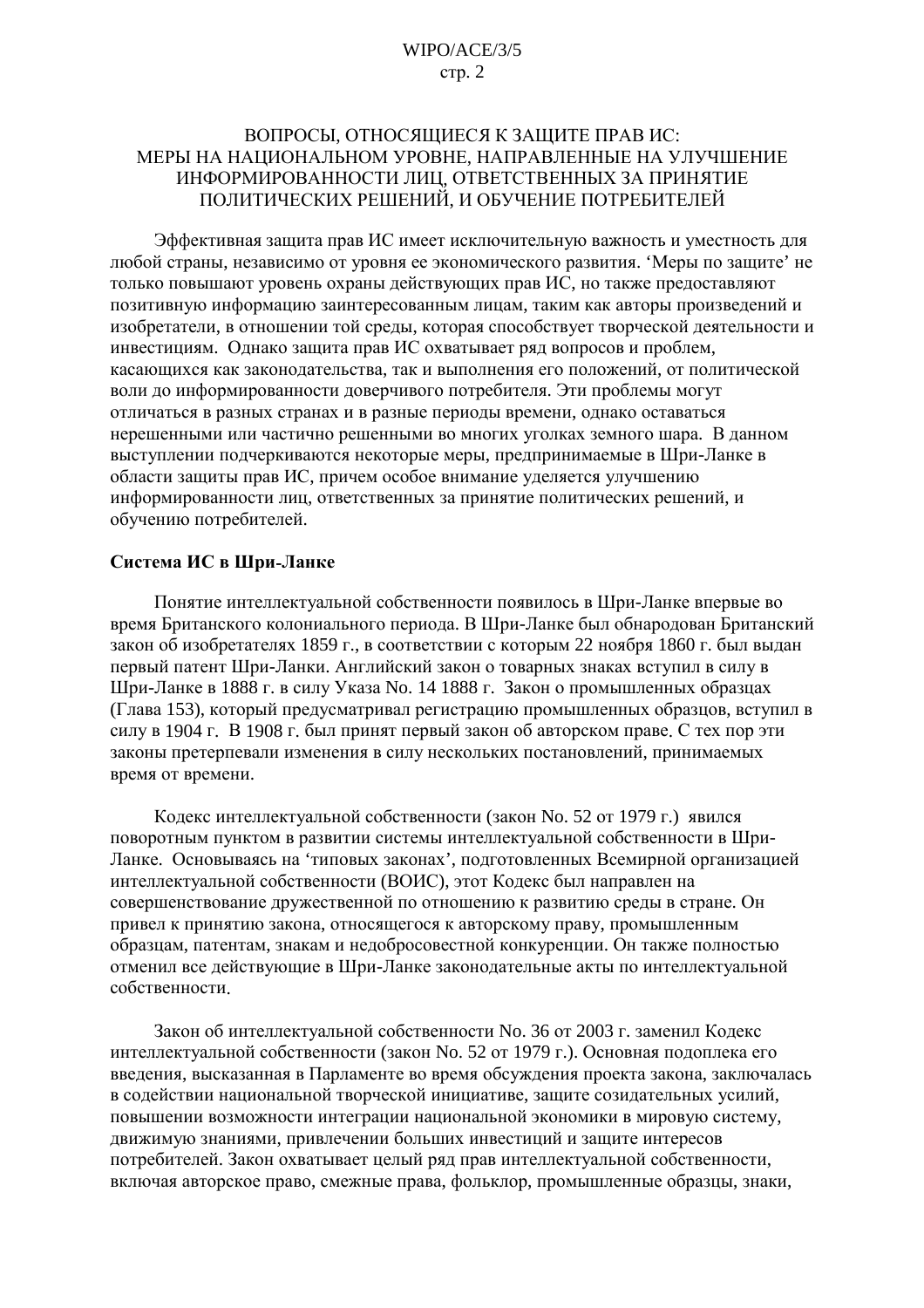патенты, недобросовестную конкуренцию, секретную информацию, географические указания и топологии интегральных микросхем, а также предусматривает управление этими правами и обеспечение их защиты.

Следует отметить, что Шри-Ланка является участницей следующих международных договоров в области интеллектуальной собственности: Парижская конвенция по охране промышленной собственности (с 1952 г.), Мадридское соглашение о пресечении ложных или вводящих в заблуждение указаний происхождения на товарах (с 1952 г.), Найробский договор об охране олимпийского символа (с 1984 г.), Договор о патентной кооперации (с 1982 г.), Бернская конвенция об охране литературных и художественных произведений (с 1959 г.), Всемирная конвенция об авторском праве (с 1983 г.), Конвенция, учреждающая Всемирную организацию интеллектуальной собственности (с 1978 г.), Соглашение о торговых аспектах прав интеллектуальной собственности (с 1995 г.) и Договор о законах по товарным знакам (с 1996 г.).

#### Общий механизм защиты прав.

Механизм защиты прав ИС в Шри-Ланке содержит четыре элемента, которые кратко описаны ниже.

- $(i)$ Судебный процесс по гражданскому делу
	- Нарушение или грозящее нарушение любого права ИС приводит к судебному процессу по гражданскому делу, если владелец права того желает. Суд может издать судебный запрет - как временный, так и постоянный который запрещает нарушителю начать или продолжить обжалованное действие, либо предписывает возместить ущерб, фактический или предусмотренный законом, а также другие средства судебной защиты по праву справедливости. Суд также правомочен издавать ряд постановлений, касающихся защиты прав ИС, таких как отчуждение незаконных товаров, за пределами каналов сбыта, или уничтожение таких товаров без компенсации, раскрытие личности сторон, занимающихся изготовлением и распространением таких товаров, и каналов их распространения, а также сохранение относящихся к делу доказательств.

Существует специальный суд, известный как Высший коммерческий суд, учрежденный юрисдикцией суда первой инстанции в отношении судебного процесса по гражданскому делу касательно прав ИС. Он был учрежден с тем, чтобы ввести в действие эффективный, рентабельный и экономящий время механизм судопроизводства по делам ИС. Упрощена апелляционная процедура, позволяющая пострадавшей стороне подать апелляцию на решение Высшего коммерческого суда непосредственно в Верховный суд самый высокий апелляционный суд страны. Иначе такой стороне пришлось бы подать апелляцию сначала в Апелляционный суд, а затем в Верховный суд.

 $(ii)$ Уголовные наказания

> Нарушение любого права ИС квалифицируется как правонарушение, которое обычно влечет за собой наказание в виде штрафа или лишение свободы, либо то и другое. Размер наказания может быть удвоен при повторной или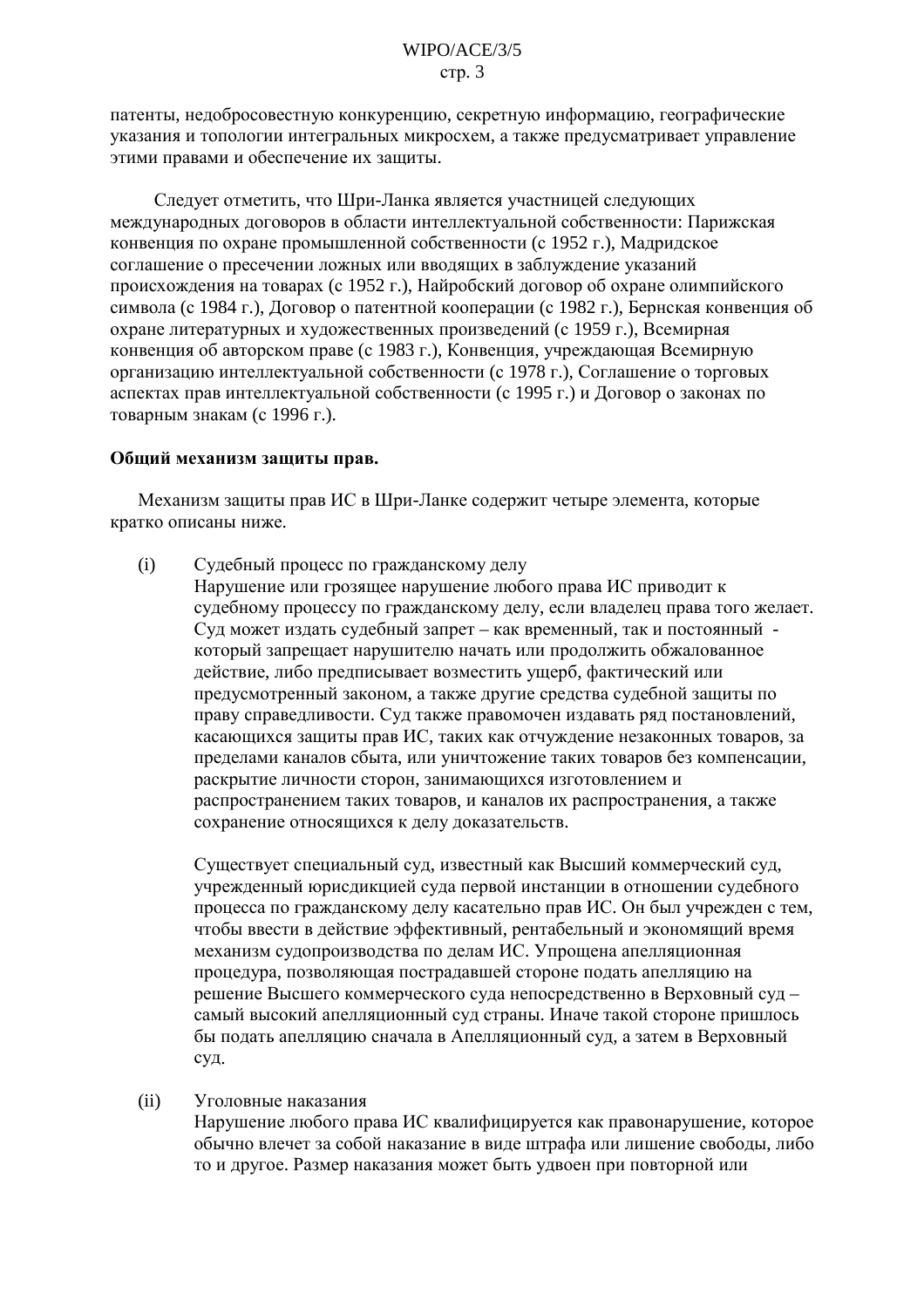## $W \Gamma P Q / A C E / 3/5$  $crp. 4$

последующей судимости. Преследование может возбудить полиция или владелец прав.

- $(iii)$ Таможенный контроль Ввоз, а также вывоз товаров в нарушение прав ИС запрещены в соответствии с таможенным правом. Таможня Шри-Ланки располагает полномочиями по ведению соответствующих дел касательно таких товаров.
- $(iv)$ Урегулирование споров

Владелец авторского права или смежных прав, пострадавший в результате нарушения любого из его прав, либо понесший ущерб любым иным образом, может добиться вмешательства генерального директора по вопросам интеллектуальной собственности с целью урегулирования того или иного спора. При посредничестве генерального директора по вопросам интеллектуальной собственности стороны вступают в переговоры, и самостоятельно добиваются урегулирования спорного вопроса.

#### На пути вперед

Даже, несмотря на сравнительно низкий уровень нарушений прав в Шри-Ланке. имеются случаи, когда нарушители предстают перед правосудием в рамках уголовного наказания или судебного процесса по гражданскому делу. Верховный суд вынес несколько заметных приговоров, таких как решение по делу St. Regis Packing (Pvt) Ltd v. Ceylon Paper Sacks Ltd. (2001 1 Sri LR 36), которое признает нарушение права ИС длящимся действием, которое дает основание для повторного предъявления иска.

Новый закон, принятый в 2003 г., был встречен с энтузиазмом среди владельцев прав ИС, а также представителей правоприменительных органов. Полиция участила облавы в местах предполагаемой противозаконной деятельности. Например, недавно полицейские обнаружили фабрику по производству компакт-дисков, принадлежащую нескольким зарубежным гражданам, на которой изготовлялись незаконные копии материала, охраняемого авторским правом и смежными правами. Газеты сообщили о заявлении магистрата, который предупредил о том, что нарушитель прав будет обвинен в неуважении к суду, если он продолжит противоправные действия. Судья Высшего коммерческого суда, который рассматривает гражданские иски в отношении ИС, даже опубликовал некоторые свои решения в виде книги. Таможня Шри-Ланки недавно обнаружила и уничтожила две партии сигарет, ввезенных в нарушение охраняемых товарных знаков. Ведомство интеллектуальной собственности уже получило 7 запросов в отношении урегулирования споров.

## Проблемы

Как и другие развивающиеся страны, Шри-Ланка сталкивается с разнообразными проблемами в процессе выполнения положений закона, касающегося защиты прав ИС. и некоторые из этих проблем можно свести к следующим: слабая информированность относительно ИС и связанных с нею вопросов среди всех слоев общества, недостаточная подготовка чиновников правоприменительных органов, недостаточные средства, выделяемые правоприменительным органам, высокая стоимость судопроизводства, нежелание владельцев прав ИС участвовать в судебном разбирательстве, а также недостаточная организованность владельцев прав ИС и потребителей.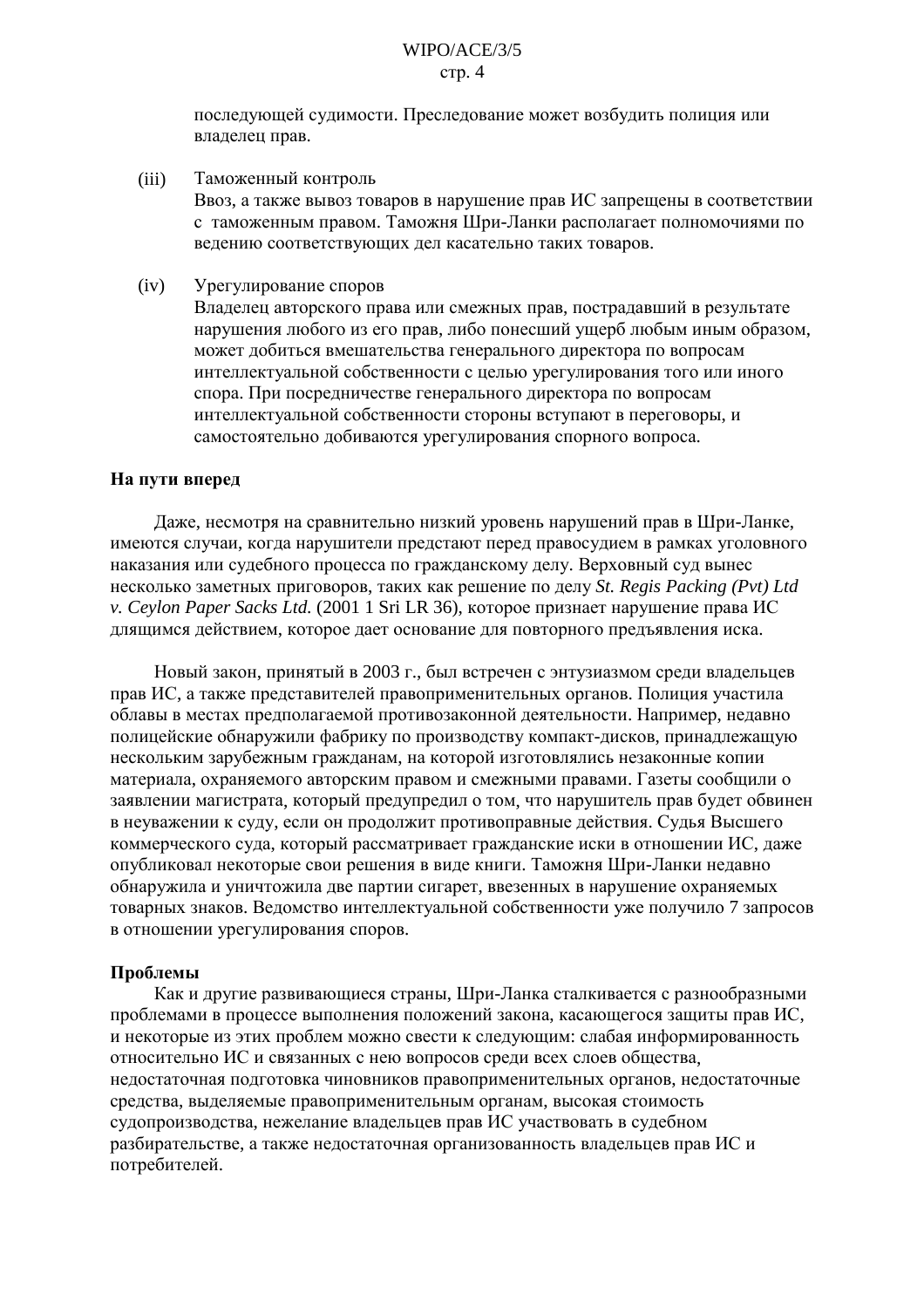Слабая информированность в отношении ИС все еще остается основной проблемой в Шри-Ланке и требует к себе конструктивного и проактивного отношения. Эта проблема не ограничивается только обеспечением защиты прав ИС и распространяется на весь режим ИС – характер прав ИС, предоставление, приобретение и управление правами ИС, их уместность и значение в активизации творческого процесса, привлечении инвестиций и экономическом росте, нарушение прав и их защита, моральные аспекты ИС, которая требует уважения, как и другие формы собственности, объем международных обязательств и их роль в защите интересов потребителей. Кроме того, все большего внимания требуют к себе некоторые другие проблемы, в частности расширение образовательной деятельности в соответствующих секторах, таких как полиция, таможня, юристы, высшие государственные чиновники и аспиранты, подготовка преподавателей и членов судейского корпуса, обучение представителей молодого поколения, образование в среде потребителей, где предоставляются и требуют к себе должного уважения права ИС.

#### Меры

В течение последних нескольких лет мы прикладываем постоянные усилия для решения этих проблем за счет использования различных программ, нацеленных на конкретные группы, а также широкую публику. Целевые группы включают представителей полиции, таможни, частного сектора, государственного сектора, практикующих юристов, прокуроров, судей, студентов школ права, студентов университетов и средних школ, ученых, исследователей и изобретателей, МСП, деятелей культуры, писателей, издателей и розничных торговцев. Например, в 2000-2005 гг. мы провели свыше 75 семинаров, практикумов и коллоквиумов в рамках программы установления связей с широкой публикой и распространения знаний.

Программа разработана для удовлетворения потребностей заинтересованных групп. Вместе с тем всегда заслуживает внимания необходимость привлечения как можно более широкой аудитории. В целях оптимизации ожидаемых результатов этой деятельности мы стараемся, насколько это практически возможно, распространять обучение за пределы той или иной конкретной группы. Почти каждый вид осуществляемой деятельности содержит элемент, касающийся роли ИС в экономическом развитии и снижении уровня бедности, а также содействии национальному творческому потенциалу, в целях «рассеивания» некоторого оставшегося недопонимания в отношении ИС и повышения интереса к ИС. Прежде всего, необходимо, чтобы люди понимали и поощряли значение и релевантность прав ИС, а также необходимость их защиты. Наши меры, относящиеся к некоторым конкретным областям, описываются ниже.

#### Информированность лиц, ответственных за принятие политических решений

Одной из основных наших задач является внедрение ИС и ее значения в процесс развития, главными проводниками которого являются лица, ответственные за принятие политических решений, как в государственном, так и частном секторах.

#### Государственный сектор

Хотя в настоящее время у нас нет конкретной программы, направленной на привлечение политиков, мы ожидаем, что государственные служащие высшего звена, занимающиеся вопросами ИС, будут выносить должные рекомендации их соответствующим политическим лидерам по вопросам ИС. Таким образом, мы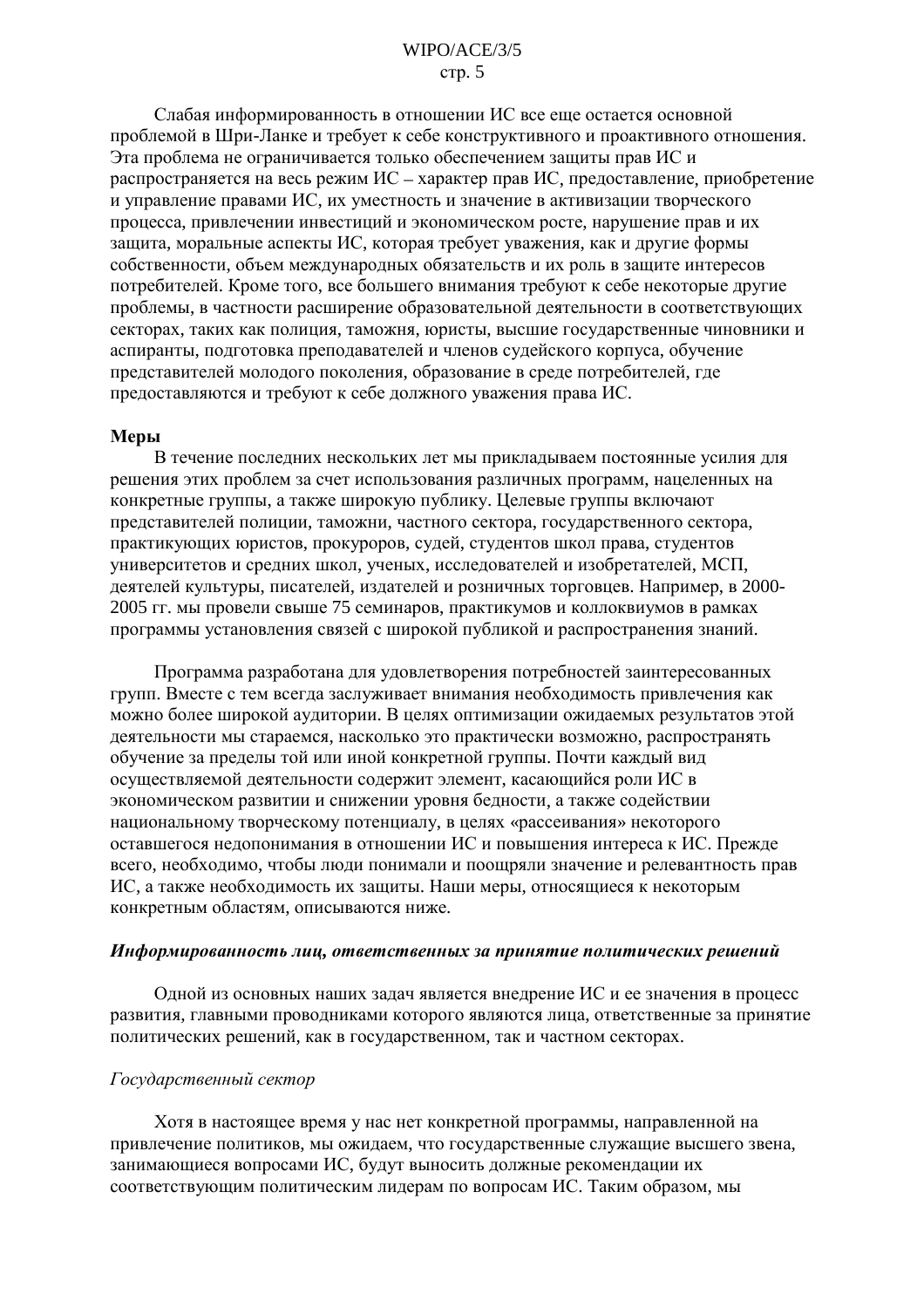привлекаем государственных служащих высшего звена на уровне принятия политических решений с двумя целями - обучить их и проинформировать политиков с их помощью. В этой связи мы пользуемся тремя стратегиями:

(а) Привлечение четко определенных государственных служащих высшего звена.

Мы встречаемся с ними, даем необходимые пояснения и помогаем решать проблемы ИС, касающиеся соответственных учреждений. В числе таких учреждений Национальный научный фонд (который разрабатывает собственную политику в области ИС), Институт административного управления вопросами развития Шри-Ланки (который недавно ввел предмет ИС в учебную программу по присвоению ученой степени в сфере государственного административного управления). Комитет по делам изобретателей Шри-Ланки (который начал реализацию собственных программ в области ИС), Совет по вопросам юридического образования (который начал преподавание предмета ИС для студентов школ права и адвокатов), Институт промышленных исследований (который проявил беспрецедентный интерес к охране прав ИС), аспирантура Университета в Моратува (которая ввела предмет ИС в учебную программу по присвоению ученой степени в сфере передачи технологий), полиция и таможня Шри-Ланки. Мы устанавливаем и развиваем отношения с Министерством по вопросам коренной медицины. Министерством средств массовой информации. Советом Шри-Ланки по вопросам развития книгоиздательства, Национальным библиотечным советом, Советом Шри-Ланки по вопросам развития чайной индустрии и Советом Шри-Ланки по вопросам развития экспорта.

#### (b) Участие в различных мероприятиях.

Высшие государственные чиновники приглашаются на различные встречи и семинары по вопросам ИС, проводимые в Шри-Ланке. Как только у нас появляется возможность принимать участие в аналогичных программах за рубежом, мы прилагаем все усилия, чтобы обеспечить участие наиболее квалифицированных государственных чиновников.

#### (с) Обучение высших должностных лиц вопросам ИС.

Институт административного управления вопросами развития Шри-Ланки является основным учебным заведением в Шри-Ланке, который осуществляет подготовку государственных служащих на всех уровнях. Он имеет статус университета и поддерживает связи с известными зарубежными университетами, такими как Бирмингемский университет и Университет Северного Иллинойса. Курс по присвоению ученой степени в сфере государственного административного управления, предназначенный для государственных служащих высшего звена, содержит модуль по ИС и развитию. Студенты изучают ИС, в том числе вопросы защиты ИС и значения ИС в процессе развития. Вернувшись в их соответствующие учреждения, они будут распространять приобретенные знания среди своих коллег и содействовать разработке стратегий в области ИС.

#### Частный сектор

Лица, ответственные за принятие политических решений в частном секторе, обучаются по различным программам, пять из которых приведены ниже.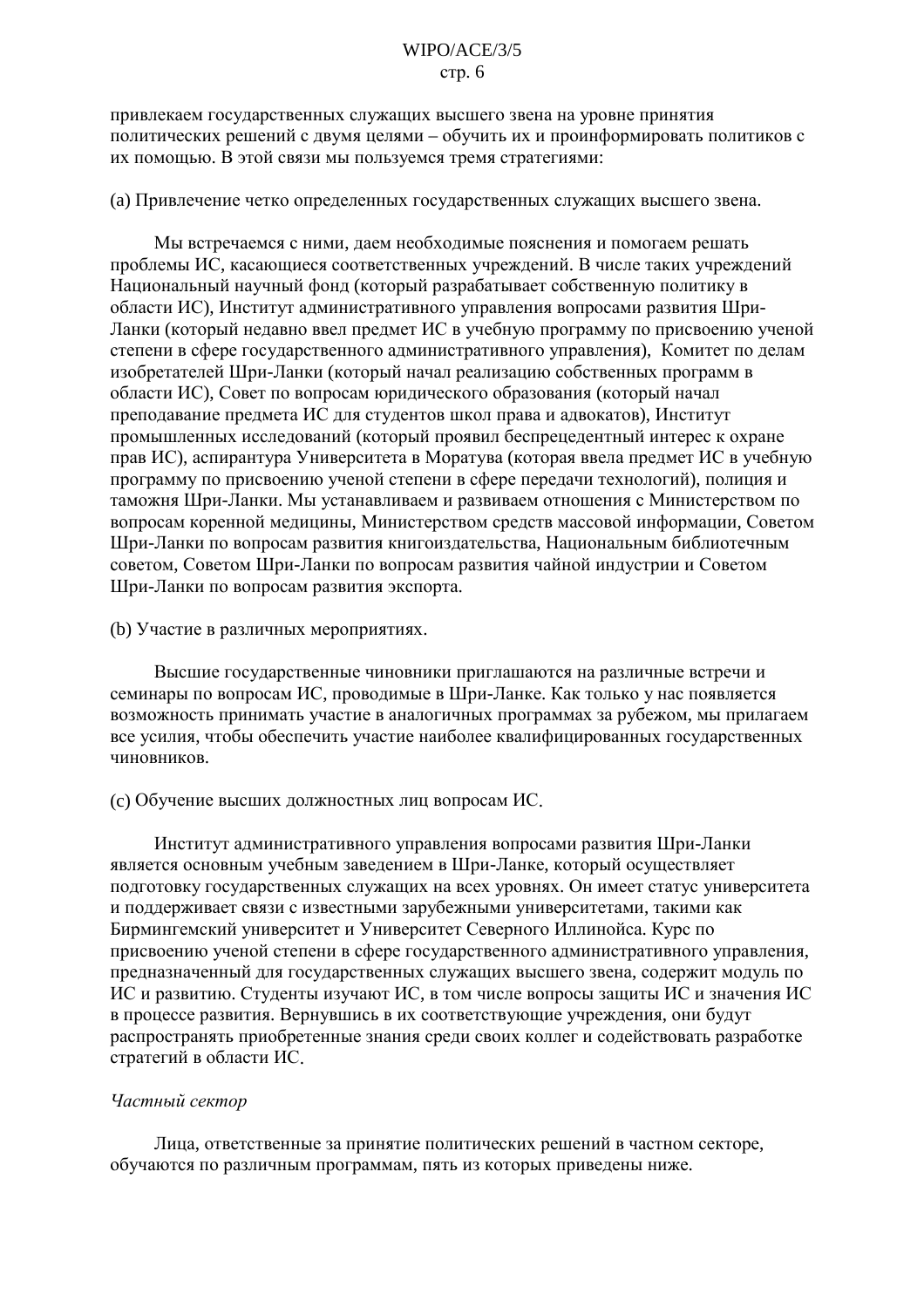(а). Участие представителей торгово-промышленных палат.

Цейлонская торгово-промышленная палата является одним из наших давних партнеров в вопросах, касающихся ИС. Она выполняет функцию координационного бюро в организации различных видов деятельности в области ИС применительно к товарным знакам, электронной торговле и ИС, МСП и ИС, а также обеспечению защиты прав ИС. В 2001 г. она провела финансированное ВОИС исследование по вопросам МСП и ИС и сыграла решающую роль в обеспечении МСП информацией в области ИС.

(b). Участие отдельных торгово-промышленных ассоциаций.

В Шри-Ланке имеются различные торгово-промышленные ассоциации, занимающиеся конкретными вопросами торговли или промышленности. В числе трех таких организаций, которым передана информация по вопросам ИС, следует отметить Ассоциацию торговцев в области моторостроения, Ассоциацию книгоиздателей и Ассоциацию производителей кассет. Ассоциация производителей кассет Шри-Ланки осуществила ряд мер, направленных на борьбу с пиратством в музыкальной индустрии. Ассоциация книгоиздателей Шри-Ланки недавно помогла нам в организации финансированного ВОИС Круглого стола для представителей стран SAARC (Южно-Азиатская ассоциация по региональному сотрудничеству) в Коломбо по вопросам индустрии издательства, авторского права и доступа к знаниям. В состав Консультативного комитета по вопросам ИС в рамках Министерства торговли, коммерции и интересов потребителей входит член Ассоциации торговцев компактдисками Шри-Ланки.

#### (с) Комитет по защите прав

В 2003 г. Министерство торговли и коммерции учредило Правительственный комитет по защите прав, возглавляемый генеральным директором по вопросам интеллектуальной собственности, который функционировал в 2003 и 2004 гг. В его состав входили представители Ведомства ИС, полиции, таможни, Управления делами потребителей, прокуратуры, Торгово-промышленных палат и ряда Посольств в Коломбо. Комитет имел мандат применительно к планированию и претворению в жизнь мер, необходимых для борьбы с нарушениями в области прав ИС. Он осуществил целый ряд успешных действий в областях (i) распространения знаний во многих группах, включая руководителей предприятий, (ii) координации между Ведомством интеллектуальной собственности, Управлением делами потребителей, таможней, полицией, прокуратурой, частным сектором и владельцами прав в целях лучшего обеспечения защиты, а также (iii) обучения представителей таможни и полиции.

(d). Непосредственное участие руководителей предприятий.

Руководители предприятий добиваются участия в мероприятиях по вопросам ИС, проводимых на национальном и международном уровне. Например, крупный коммерсант всегда приглашается к участию в Форуме стран SAARC по вопросам ИС.

#### (е). Постоянный диалог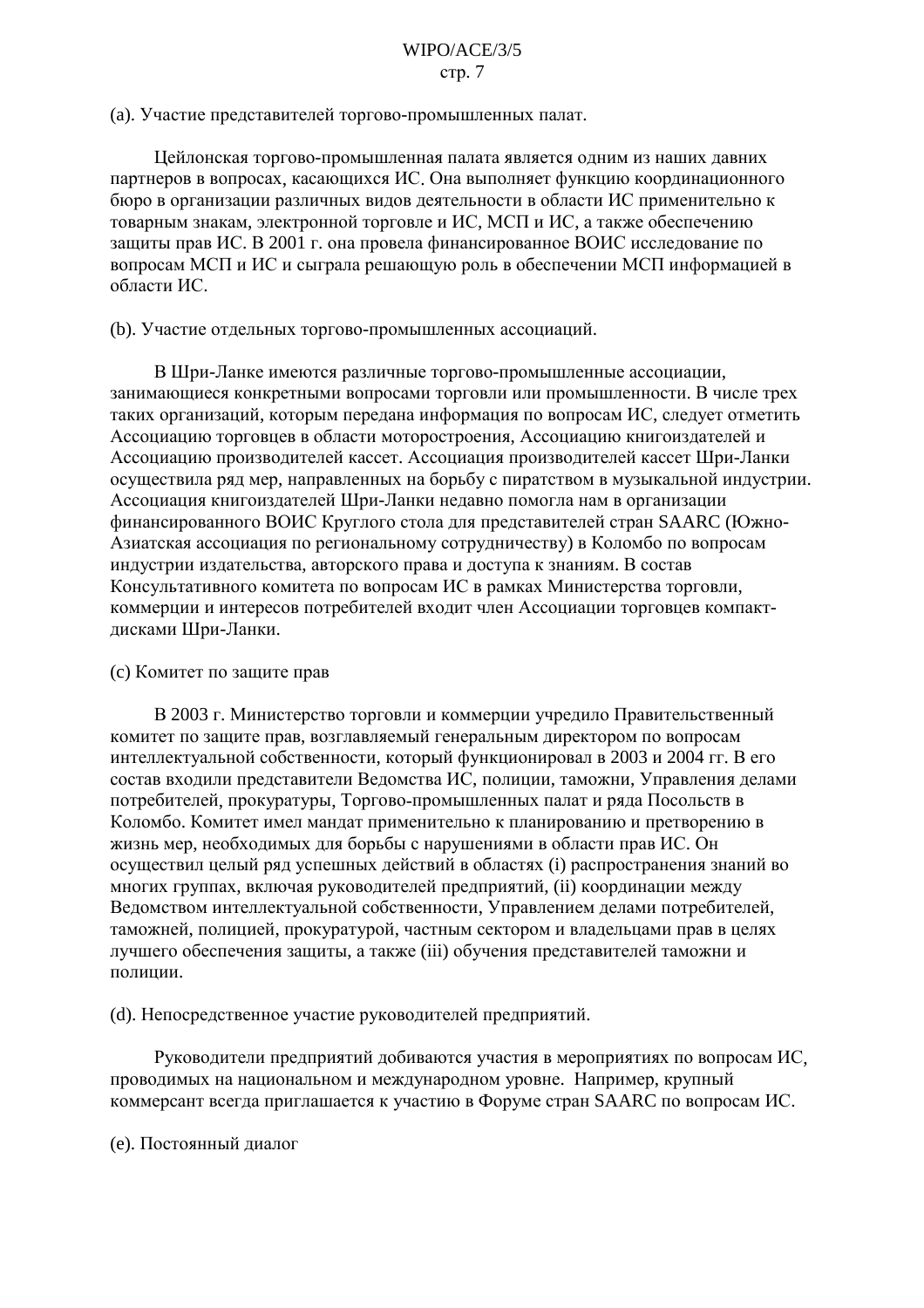## $W \Gamma Q / A C E / 3/5$  $crp. 8$

Веломство интеллектуальной собственности поллерживает постоянный лиалог с частным сектором по вопросам предоставления, управления и защиты прав ИС. Всегда поощряется участие представителей таких учреждений, как полиция, таможня, Генеральная прокуратура и Управление делами потребителей.

#### Подход к потребителям

Большинство наших программ основано на понятии "кажлый является потребителем". Поэтому многие виды деятельности по установлению связей с публикой и обучением подчеркивают, насколько это возможно, роль ИС в качестве средства защиты потребителей. Многие общественные группы заинтересованы в "защите потребителей". Сочетание 'ИС и защиты потребителей' предоставляет другое средство по установлению связей не только с потребителями, но также с теми, кто занимается вопросами защиты интересов потребителей. В этой сфере следует отметить несколько видов деятельности.

## Установление связей с общественностью

Наша деятельность по установлению связей с общественностью всегда несет в себе элемент по защите потребителей. Например, телевизионная или радиопрограмма может иметь отношение к конкретному субъекту, однако она предлагает потребителям помнить о том, что пиратские товары не будут стоить их денег. Их просят не покупать пиратские товары для того, чтобы могли преуспевать созидательная деятельность и промышленность. Иногда мы публикуем газетные приложения или рекламные объявления для обучения неограниченного круга лиц, включая потребителей, различным аспектам, относящимся к значению охраны и обеспечению защиты прав HC.

## Пресс-конференции

Некоторые компании, ставшие жертвами нарушения прав ИС, проводят при участии Ведомства ИС пресс-конференции в целях обучения потребителей вопросам, касающимся стратегии приобретения подлинной продукции. Они всячески поощряются в деле противоборства нарушению прав ИС путем приобретения только подлинной продукции.

## Координация

Правительственный комитет по защите прав пользовался активным участием представителей Управления делами потребителей в вопросах координации деятельности по защите прав. Даже в настоящее время Ведомство ИС и Управление делами потребителей поддерживают тесные отношения на взаимовыгодной основе. Мы всегда содействуем, где это уместно, тем, кто обращается в Управление делами потребителей с жалобами о нарушениях прав ИС, в частности, нарушениях прав на товарные знаки. Управление делами потребителей может выявлять и преследовать торговцев, которые продают или предлагают к продаже нестандартные потребительские товары или действуют вопреки интересам потребителей.

#### Выставки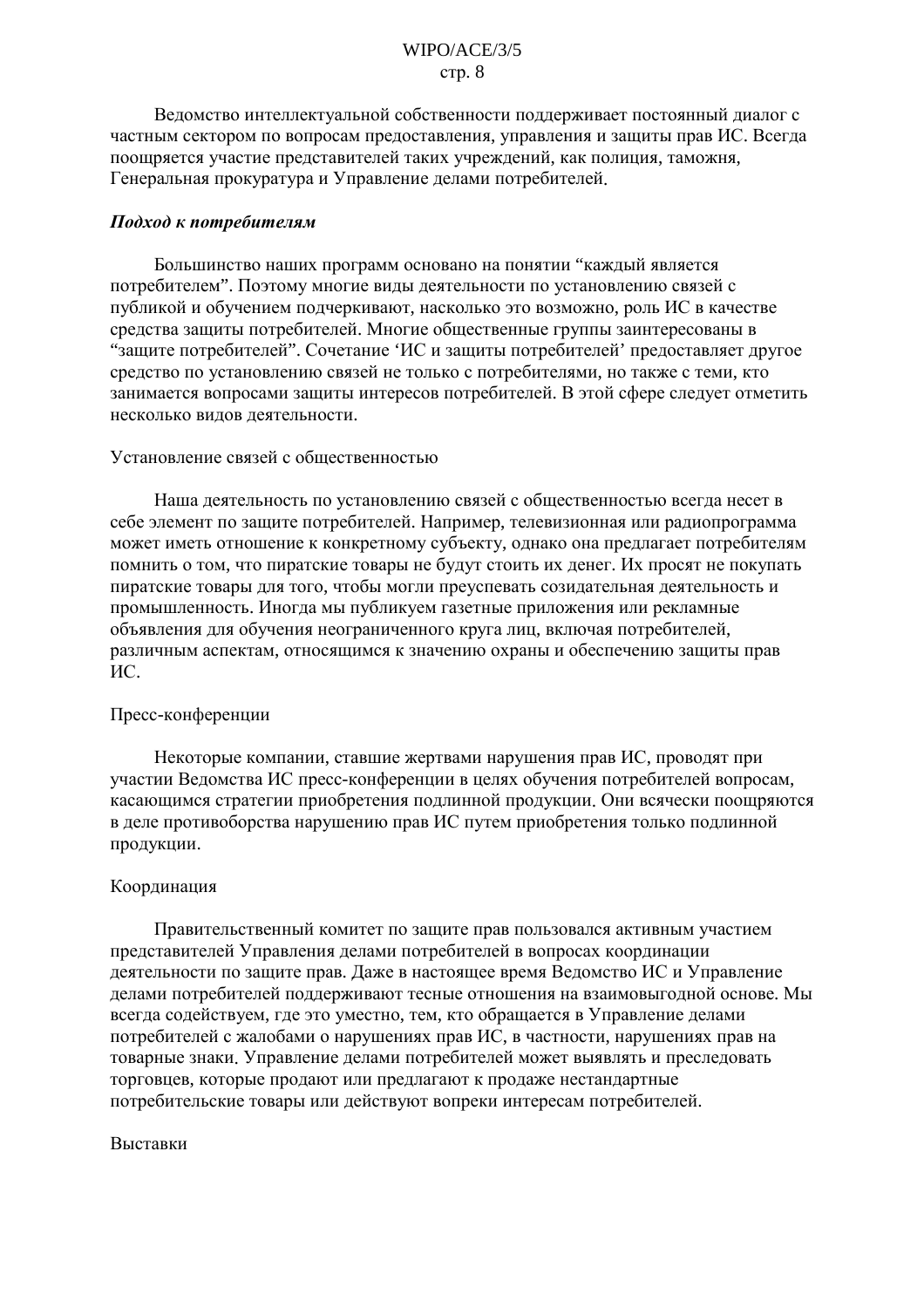## $W \Gamma P Q / A C E / 3/5$  $crp.9$

Министерство торговли, коммерции и интересов потребителей кажлый месяц проводит в различных местах Острова выставку и ярмарку (известны как Ярмарка стипендий Mahapola), в целях распространения информации и знаний среди студентов и сбора средств для предоставления вузовских стипендий тем студентам, которые в них нуждаются. Ведомство ИС участвует в выставке, когда это возможно, для обучения студентов и широкой публики вопросам ИС путем распространения информации.

#### Некоторые иные виды деятельности

Помимо этого осуществляются другие виды деятельности, которые направлены на установление связей с различными общественными группами. Эти группы обычно привлекают внимание лиц, ответственных за принятие политических решений. Они также составляют часть широких слоев потребителей. Хотя эти виды деятельности могут касаться конкретной группы, они направлены также на доведения информации о правах ИС и их защите до сведения многих других общественных групп. Ниже приводится их краткая характеристика.

#### Права ИС, и молодое поколение

Мы понимаем значение процесса обучения молодого поколения в области прав ИС. Мы преследуем две основные цели: (а) содействие молодежи в предоставлении прав ИС и (b) воспитание у них чувства уважения к ИС. В этой связи проводятся конкретные мероприятия.

#### Телевизионные программы

Мы осуществили в Шри-Ланке пилотный проект ВОИС по распространению знаний, который заключался, помимо прочего, в подготовке и осуществлении ряда двухчасовых телевизионных программ. Каждая программа касалась конкретного предмета, при участии зрителя с помошью телефона, факса или электронной почты, и была нацелена на конкретную группу, а также широкую публику. Участие студентов всегда приветствуется и поощряется.

#### Пробный конкурс

Осуществляя компонент пилотного проекта ВОИС по распространению знаний, мы провели пробный конкурс для школьников уровня средней школы на всех трех языках, используемых в Шри-Ланке. Участие потрясло воображение. Школьники и учителя потянулись к знаниям и информации в области ИС. Интересно отметить, что два первых приза завоевали школьники из двух школ, расположенных в удаленных сельских местностях.

#### Выставки

Как упоминалось выше, Ведомство ИС принимает участие в выставке и ярмарке стипендий Mahapola, в целях распространения среди студентов информации и знаний, относящихся к вопросам ИС.

Клубы молодых изобретателей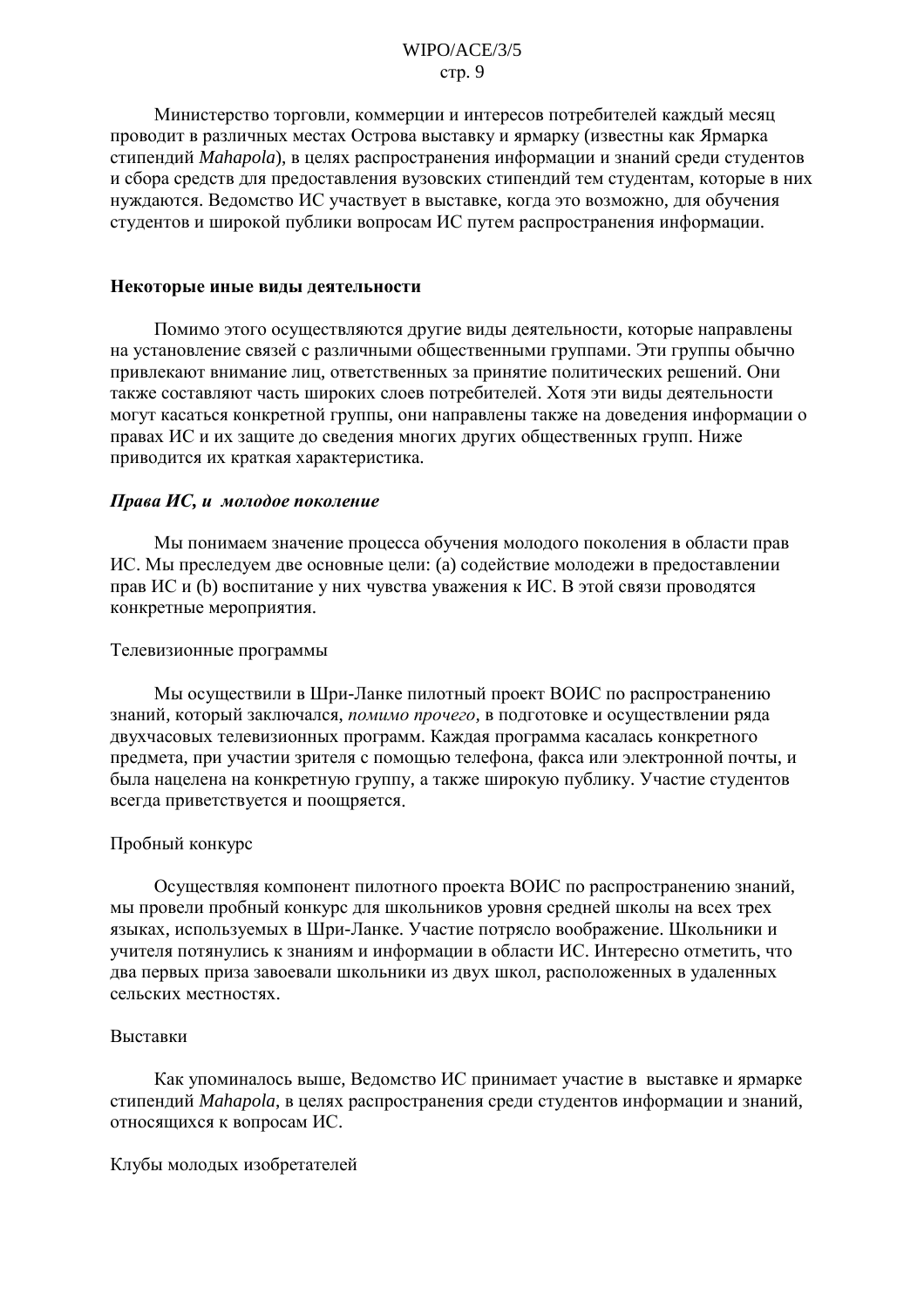# $W \Gamma Q / A C E / 3/5$  $crp. 10$

С целью содействия изобретательской деятельности молодежи Комитет по делам изобретателей Шри-Ланки открыл по всей стране свыше 1500 клубов молодых изобретателей, в числе которых студенты учебных заведений. Комитет по делам изобретателей самостоятельно или в сотрудничестве с Ведомством ИС осуществляет образовательные программы в области ИС.

#### Краткосрочные курсы

Ведомство ИС осуществляет программу по проведению краткосрочных курсов обучения вопросам ИС различных категорий студентов из высших учебных заведений страны. Эта программа распространяется, например, на выпускников химического факультета Университета Коломбо и студентов – аспирантов Института управления Университета Jayawardanepura.

## Лекнии

Ведомство ИС проводит лекции - каждая продолжительностью один или два часа для различных групп студентов. В 2006 г. мы уже провели 3 таких лекции для представителей Ассоциации издателей детских книг Коломбо, Национальной ассоциации содействия предприятиям и Национального технологического института.

## Подготовка судей

Вплоть до недавнего времени законодательство в области ИС не входило в учебные программы юридических учебных заведений в Шри-Ланке. Поэтому потребовались конкретные специальные меры для подготовки судей в решении проблем в нынешней и будущей среде интеллектуальной собственности.

## Институт судей.

В стране существует институт, в котором обучаются младшие судьи. Ведомство ИС организовало, в сотрудничестве с ВОИС и при поддержке Института судей, два коллоквиума для судей по вопросам ИС. Эти два мероприятия предоставили возможность нескольким младшим судьям ознакомиться с законодательством в области ИС с помощью специалистов из различных стран и ВОИС. Институт судей включил в свои учебные программы один семестр по вопросам ИС. Семестр проводил старший судья, опытный в вопросах, относящихся к законодательству в области ИС.

## Обучение и повышение квалификации

Возможность пройти подготовку за границей судьям предоставляется при поддержке учреждений, оказывающих материальную помощь, таких как ВОИС и Ведомство США по патентам и товарным знакам (USPTO). Старшие и младшие судьи получают возможность принять участие в семинарах и практикумах, проводимых этими же организациями, и расширить их знания и опыт.

## Преподавание

Млалшим сульям оказывается солействие в обучении вопросам законолательства в области ИС. Колледж права Шри-Ланки принял решение предоставлять каждый год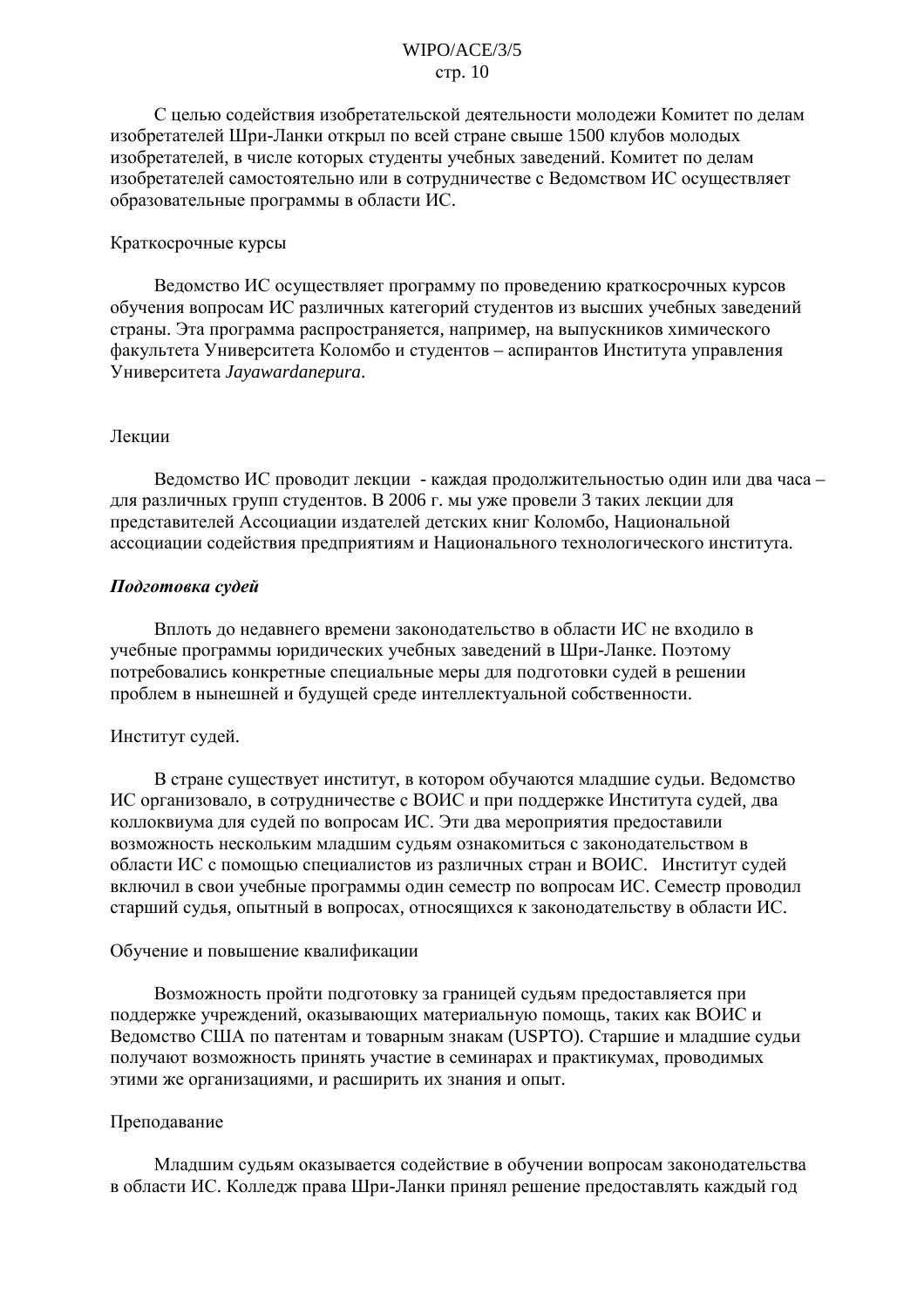лве стипенлии млалшим сульям в помошь обучению на курсе, по окончании которого вручается диплом поверенного в вопросах законодательства в области ИС для практикующих адвокатов.

#### Непосредственное участие

Непосредственное участие судей в осуществлении деятельности в области ИС всячески поошряется. Судьи, рассматривающие судебные дела, касающиеся ИС. приглашаются в качестве лекторов для выступления перед студентами колледжа права Шри-Ланки. Эта программа предоставляет им возможность поделиться опытом со студентами и расширить горизонты режима ИС. Как отмечалось выше, нынешний председательствующий судья Высшего коммерческого суда опубликовал его судебные решения в виде книги, снабженной комментариями Главного судьи. Церемония по случаю выхода книги в свет предоставила многим судьям возможность открыто обсудить вопросы, касающиеся ИС.

#### Активизация сотрудников полиции и таможни

Создание необходимого потенциала в полиции и таможенном управлении является задачей, которая решается на протяжении нескольких лет. Приоритетным направлением деятельности стала задача развития людских ресурсов.

## Обучение

В целях подготовки сотрудников полиции и таможни осуществляются несколько программ. Некоторые из них направлены на подготовку сотрудников на рабочих местах. Другие разработаны для удовлетворения спроса обеих категорий служащих в процессе совместного обучения и направлены не только на совершенствование знаний, но также на развитие сотрудничества и взаимодействия между двумя учреждениями. Всякий раз, когда в Шри-Ланке проводится семинар в рамках этой программы, по меньшей мере, один сотрудник от каждого учреждения приглашается участвовать в нем. Также проводится специализированная подготовка. Недавно 30 сотрудников полиции и таможни прошли подготовку при содействии Посольства США в Коломбо по вопросам идентификации продукции. Они также проходят обучение за рубежом в рамках программ, финансируемых ВОИС.

#### Подготовка преподавателей

Подготовка преподавателей в обоих учреждениях получила должное внимание. Например, Институт высшего образования полицейского управления осуществил несколько программ по вопросам ИС для старших должностных лиц.

#### Помощь от генерального прокурора

Генеральная прокуратура назначила старшего по должности чиновника для координации вопросов, относящихся к ИС, когда дело касается участия государства. Сотрудники полиции и таможни могут всегда обратиться за консультацией к генеральному прокурору при решении вопросов, связанных с ИС.

Специальные подразделения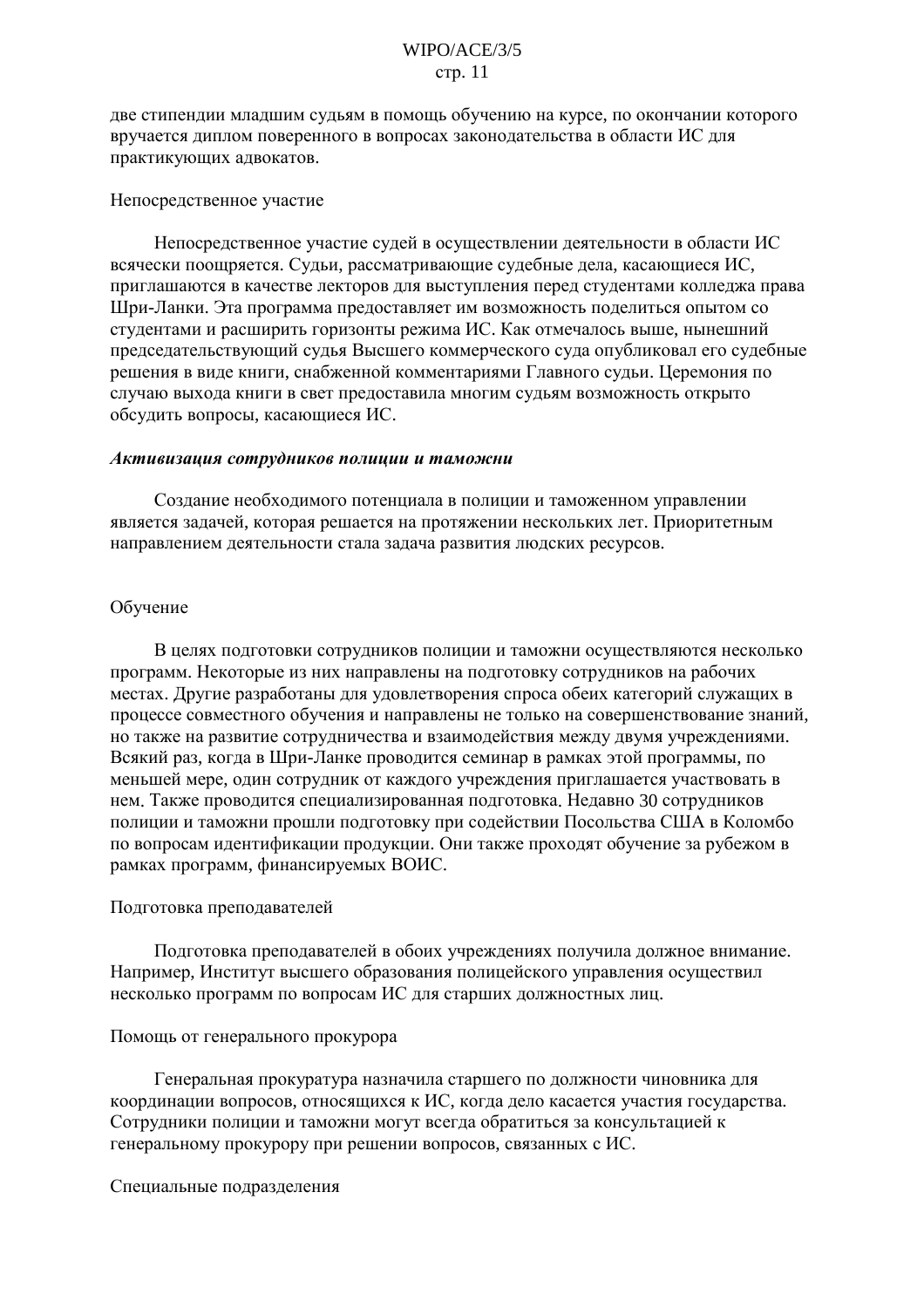Ведомство ИС содержит специальное подразделение по обеспечению защиты прав, в которое любое заинтересованное лицо может обратиться по телефону, факсу или электронной почте. Это подразделение координирует, если это возможно и уместно, связь между истцом и сотрудниками полиции или таможни. В полицейском управлении Шри-Ланки создано специальное подразделение в рамках Департамента по расследованию уголовных дел, известное как 'Отдел по расследованию коммерческих преступлений'. Он налелен алминистративными полномочиями по расследованию коммерческих преступлений, в том числе дел, касающихся нарушения прав ИС.

# На пути в будущее

Предлагается разработать и ускорить претворение в жизнь программы деятельности, относящейся к защите прав ИС. Мы поставили задачу обеспечить 'более совершенную защиту прав ИС на 2006-2007 гг. . Целью этой программы является совершенствование существующего режима защиты прав, что дает возможность более активно содействовать развитию творческой деятельности и повысить доверие к инвесторам. Для решения этой задачи мы используем следующие стратегии:

- Улучшение информированности общественности и осмотрительности  $(a)$ потребителей
- $(b)$ Обучение молодого поколения
- $(c)$ Расширение сети подготовки сотрудников полиции и таможни
- Содействие координации между полицией, таможенным управлением,  $(d)$ Генеральной прокуратурой, Ведомством ИС и Управлением делами потребителей
- Укрепление обществ коллективного управления правами  $(e)$
- $(f)$ Расширение программ по обучению ИС
- Установление тесных контактов с лицами, ответственными за принятие  $(g)$ политических решений

Предлагаемую деятельность можно свести к следующему:

- Осуществление 12 телевизионных программ (одночасовой «прямой» эфир с  $(i)$ участием зрителей), ориентированных на широкую публику, а также ряд конкретных групп, таких как студенты, мелкие торговцы, потребители и владельцы прав ИС вообще.
- Проведение специализированной подготовки сотрудников полиции и таможни  $(ii)$ в три этапа - 50 сотрудников полиции и 50 таможенных служащих в отдельных группах, а также 50 сотрудников (25 из каждой группы обучающихся) в одной группе.
- (iii) Издание 5 газетных приложений с ударением на обеспечение защиты прав, ориентированных на широкую публику, потребителей и студентов.
- (iv) Активизация деятельности Правительственного комитета по защите прав в целях контроля, планирования и исполнения контрмер против нарушения прав.
- Проведение серии лекций, ориентированных на избранные группы, такие как  $(v)$ творческие работники, деловые организации, профессиональные союзы и т.д.
- (vi) Использование публикаций Управления делами потребителей в целях установления связей и образования потребителей
- (vii) Постоянное участие в Ярмарке образования и торговли 'Mahapola' в целях обучения студентов, преподавателей, потребителей, МСП и широкой публики.